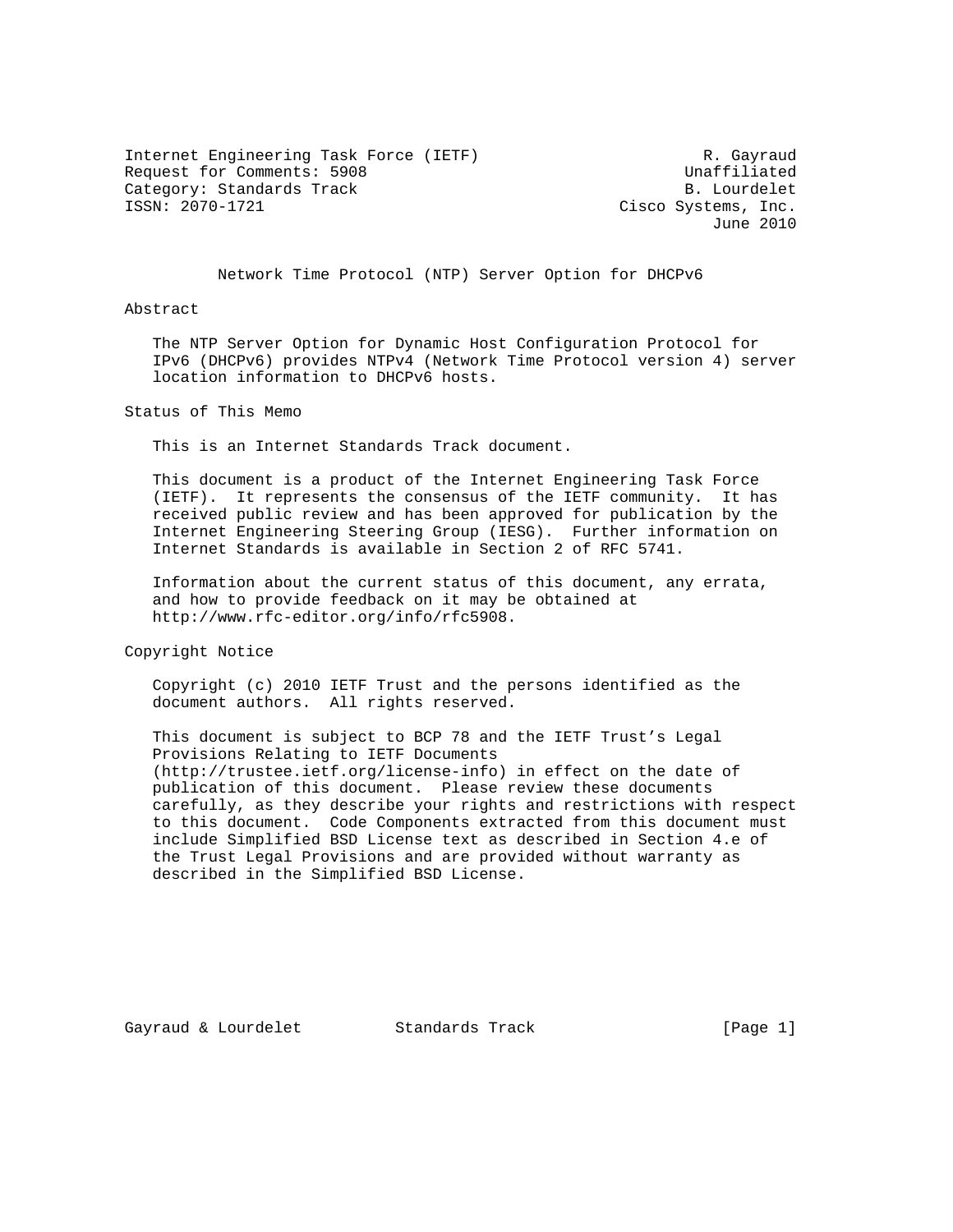# Table of Contents

## 1. Introduction

 This document defines a DHCPv6 option and associated suboptions to provide Network Time Protocol version 4 [RFC5905] or greater server location information to DHCPv6 hosts.

2. Requirements Notation

 The key words "MUST", "MUST NOT", "REQUIRED", "SHALL", "SHALL NOT", "SHOULD", "SHOULD NOT", "RECOMMENDED", "MAY", and "OPTIONAL" in this document are to be interpreted as described in [RFC2119].

3. Related Work and Usage Model

 The NTP service is publicly offered on the Internet by a number of organizations. Those servers can be used but should not be abused, so any method that is tasked to disseminate locations of NTP servers must act responsibly in a manner that does not lead to public server overloading. When using DHCPv6 to offer NTP server location, and if there is a need to distribute a host with a hardcoded configuration, this configuration MUST NOT include server location that is not part of the organization that distributes this device. Typical usage of this option is to specify an NTP server that is part of the organization that operates the DHCPv6 server.

 The location of the NTP service, like any other Internet service, can be specified by an IP address or a Fully Qualified Domain Name (FQDN). By design, DHCP offers information to multiple devices and is prone to amplification of mistakes, so great care must be taken to define its configuration. Specification of the NTP service by FQDN offers a level of indirection that works as a possible mitigation

Gayraud & Lourdelet Standards Track [Page 2]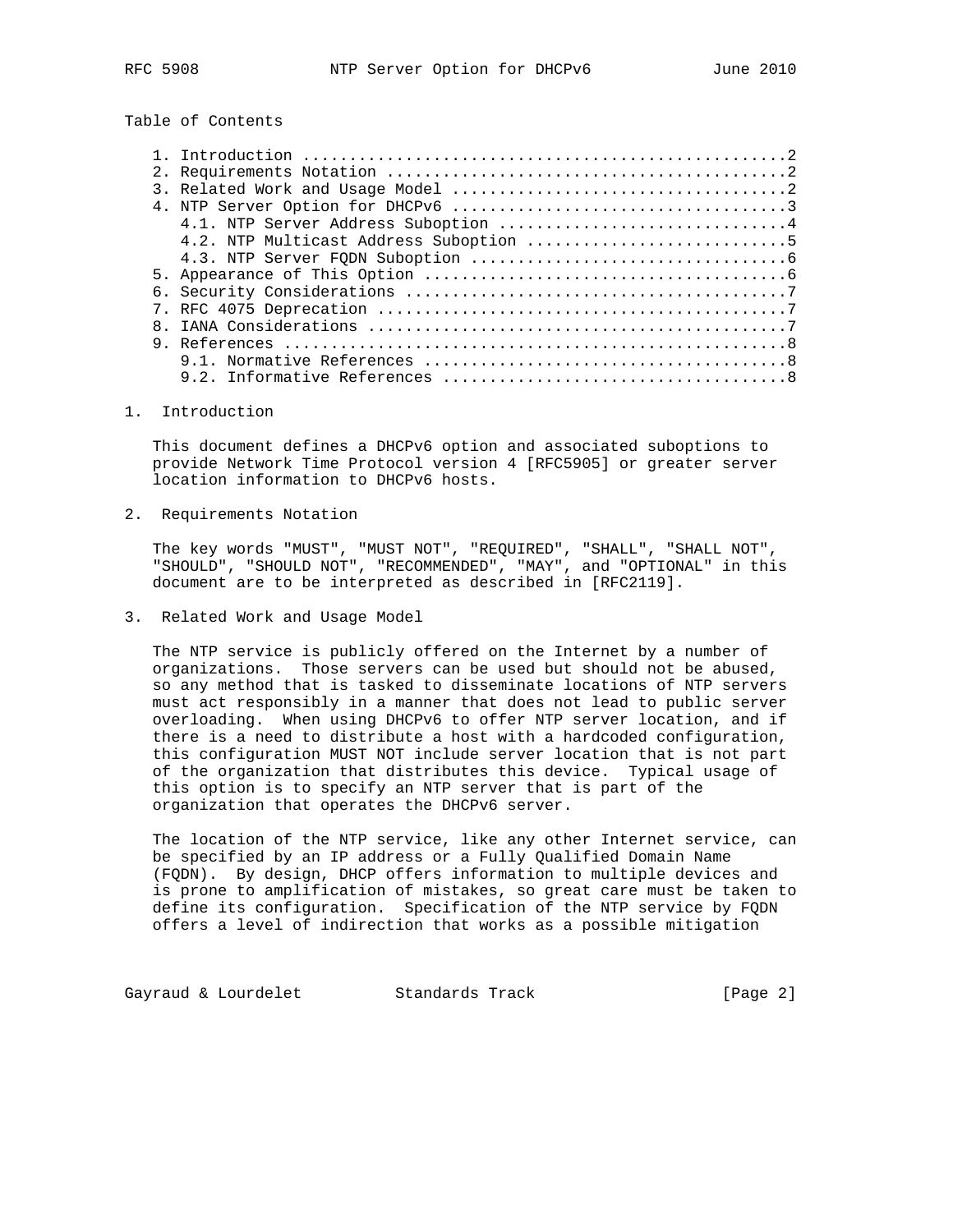tool in case of misconfiguration. DNS can be used to redirect misconfigured clients to an IPv6 address that is not configured on any host instead of having to change the address of the NTP server itself.

 While the NTP specification defines a comprehensive set of configuration parameters, modification of those parameters is best left to the decision of the client itself. The DHCPv6 option for NTP is therefore restricted to server location.

4. NTP Server Option for DHCPv6

 This option serves as a container for server location information related to one NTP server or Simple Network Time Protocol (SNTP) [RFC4330] server. This option can appear multiple times in a DHCPv6 message. Each instance of this option is to be considered by the NTP client or SNTP client as a server to include in its configuration.

 The option itself does not contain any value. Instead, it contains one or several suboptions that carry NTP server or SNTP server location. This option MUST include one, and only one, time source suboption. The currently defined time source suboptions are NTP\_OPTION\_SRV\_ADDR, NTP\_OPTION\_SRV\_MC\_ADDR, and NTP\_OPTION\_SRV\_FQDN. It carries the NTP server or SNTP server location as a unicast or multicast IPv6 address or as an NTP server or SNTP server FQDN. More time source suboptions may be defined in the future. While the FQDN option offers the most deployment flexibility, resiliency as well as security, the IP address options are defined to cover cases where a DNS dependency is not desirable.

 If the NTP server or SNTP server location is an IPv6 multicast address, the client SHOULD use this address as an NTP multicast group address and listen to messages sent to this group in order to synchronize its clock.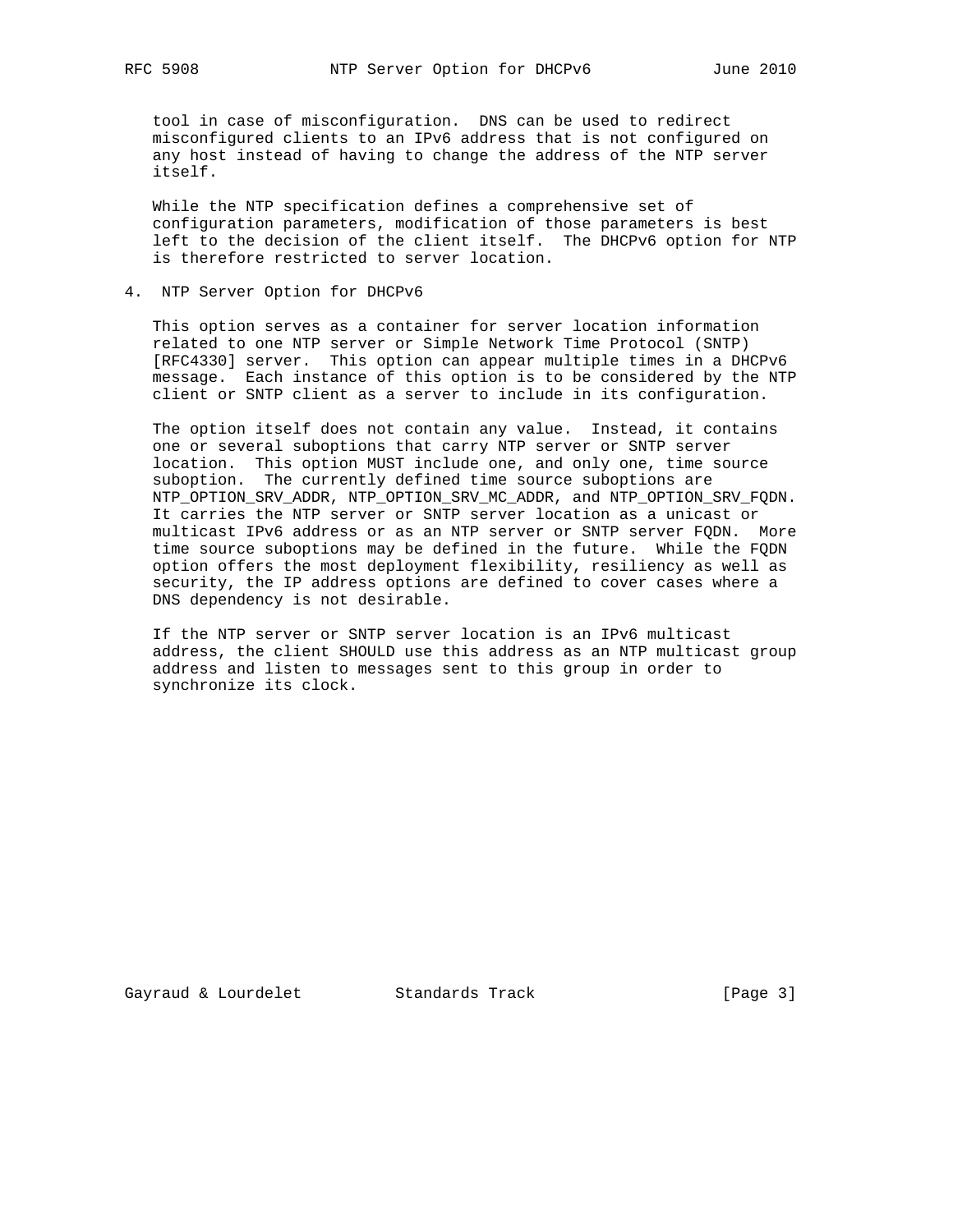The format of the NTP Server Option is:

0  $1$   $2$   $3$  0 1 2 3 4 5 6 7 8 9 0 1 2 3 4 5 6 7 8 9 0 1 2 3 4 5 6 7 8 9 0 1 +-+-+-+-+-+-+-+-+-+-+-+-+-+-+-+-+-+-+-+-+-+-+-+-+-+-+-+-+-+-+-+-+ | OPTION\_NTP\_SERVER | option-len | +-+-+-+-+-+-+-+-+-+-+-+-+-+-+-+-+-+-+-+-+-+-+-+-+-+-+-+-+-+-+-+-+ suboption-1 in the second contract of the second contract of the second contract of the second contract of the second contract of the second contract of the second contract of the second contract of the second contract of the second c +-+-+-+-+-+-+-+-+-+-+-+-+-+-+-+-+-+-+-+-+-+-+-+-+-+-+-+-+-+-+-+-+ suboption-2 in the second contract of the second contract of the second contract of the second contract of the second contract of the second contract of the second contract of the second contract of the second contract of the second c +-+-+-+-+-+-+-+-+-+-+-+-+-+-+-+-+-+-+-+-+-+-+-+-+-+-+-+-+-+-+-+-+ in the second contract of the second contract of the second contract of the second contract of the second contract of the second contract of the second contract of the second contract of the second contract of the second c +-+-+-+-+-+-+-+-+-+-+-+-+-+-+-+-+-+-+-+-+-+-+-+-+-+-+-+-+-+-+-+-+ suboption-n in the second contract of the second contract of the second contract of the second contract of the second contract of the second contract of the second contract of the second contract of the second contract of the second c +-+-+-+-+-+-+-+-+-+-+-+-+-+-+-+-+-+-+-+-+-+-+-+-+-+-+-+-+-+-+-+-+

option-code: OPTION\_NTP\_SERVER (56),

option-len: Total length of the included suboptions.

 This document does not define any priority relationship between the client's embedded configuration (if any) and the NTP or SNTP servers discovered via this option. In particular, the client is allowed to simultaneously use its own configured NTP servers or SNTP servers and the servers discovered via DHCP.

# 4.1. NTP Server Address Suboption

 This suboption is intended to appear inside the OPTION\_NTP\_SERVER option. It specifies the IPv6 unicast address of an NTP server or SNTP server available to the client.

Gayraud & Lourdelet Standards Track [Page 4]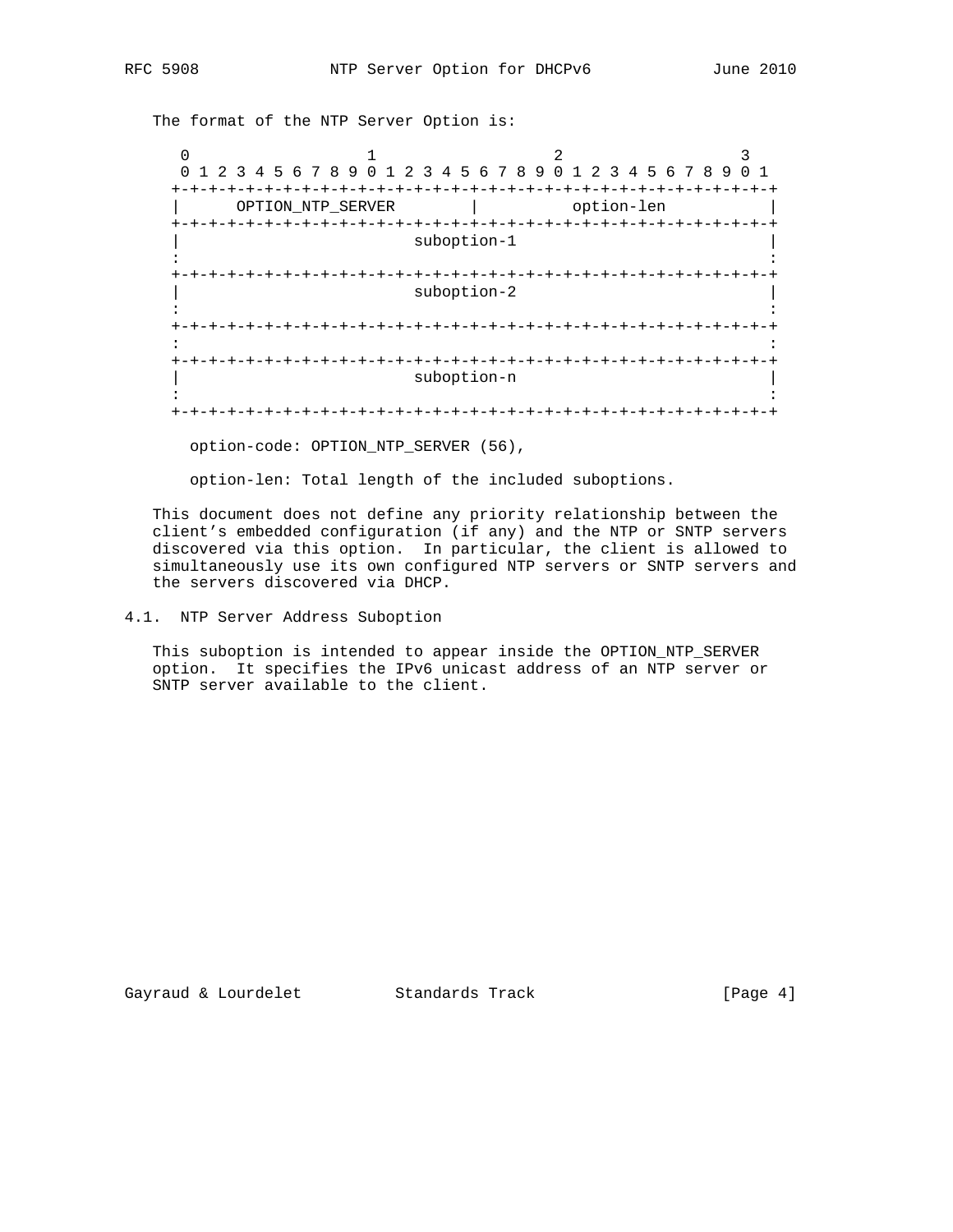The format of the NTP Server Address Suboption is:

0  $1$   $2$   $3$  0 1 2 3 4 5 6 7 8 9 0 1 2 3 4 5 6 7 8 9 0 1 2 3 4 5 6 7 8 9 0 1 +-+-+-+-+-+-+-+-+-+-+-+-+-+-+-+-+-+-+-+-+-+-+-+-+-+-+-+-+-+-+-+-+ NTP\_SUBOPTION\_SRV\_ADDR | suboption-len = 16 +-+-+-+-+-+-+-+-+-+-+-+-+-+-+-+-+-+-+-+-+-+-+-+-+-+-+-+-+-+-+-+-+ | | | | | IPv6 address of NTP server | | | +-+-+-+-+-+-+-+-+-+-+-+-+-+-+-+-+-+-+-+-+-+-+-+-+-+-+-+-+-+-+-+-+ IPv6 address of the NTP server: An IPv6 address, suboption-code: NTP\_SUBOPTION\_SRV\_ADDR (1), suboption-len: 16.

4.2. NTP Multicast Address Suboption

 This suboption is intended to appear inside the OPTION\_NTP\_SERVER option. It specifies the IPv6 address of the IPv6 multicast group address used by NTP on the local network.

The format of the NTP Multicast Address Suboption is:

 $0$  and  $1$  and  $2$  3 0 1 2 3 4 5 6 7 8 9 0 1 2 3 4 5 6 7 8 9 0 1 2 3 4 5 6 7 8 9 0 1 +-+-+-+-+-+-+-+-+-+-+-+-+-+-+-+-+-+-+-+-+-+-+-+-+-+-+-+-+-+-+-+-+ NTP\_SUBOPTION\_MC\_ADDR | suboption-len = 16 +-+-+-+-+-+-+-+-+-+-+-+-+-+-+-+-+-+-+-+-+-+-+-+-+-+-+-+-+-+-+-+-+ | | | | Multicast IPv6 address | | +-+-+-+-+-+-+-+-+-+-+-+-+-+-+-+-+-+-+-+-+-+-+-+-+-+-+-+-+-+-+-+-+

 Multicast IPv6 address: An IPv6 address, suboption-code: NTP\_SUBOPTION\_MC\_ADDR (2), suboption-len: 16.

Gayraud & Lourdelet Standards Track [Page 5]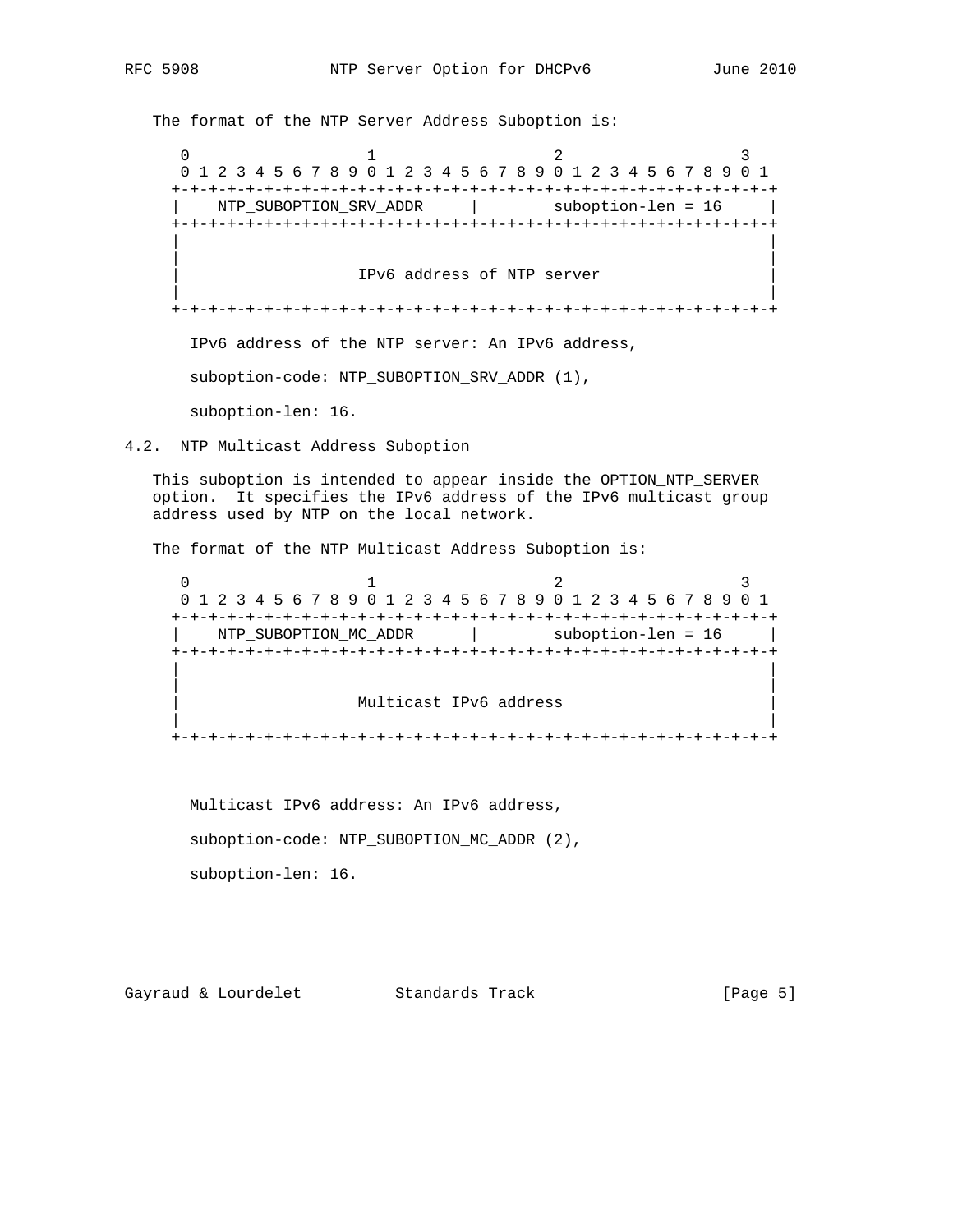4.3. NTP Server FQDN Suboption

 This suboption is intended to appear inside the OPTION\_NTP\_SERVER option. It specifies the FQDN of an NTP server or SNTP server available to the client.

The format of the NTP Server FQDN Suboption is:

0  $1$  2 3 0 1 2 3 4 5 6 7 8 9 0 1 2 3 4 5 6 7 8 9 0 1 2 3 4 5 6 7 8 9 0 1 +-+-+-+-+-+-+-+-+-+-+-+-+-+-+-+-+-+-+-+-+-+-+-+-+-+-+-+-+-+-+-+-+ NTP\_SUBOPTION\_SRV\_FQDN | suboption-len +-+-+-+-+-+-+-+-+-+-+-+-+-+-+-+-+-+-+-+-+-+-+-+-+-+-+-+-+-+-+-+-+ | | | FQDN of NTP server | in the contract of the contract of the contract of the contract of the contract of the contract of the contract +-+-+-+-+-+-+-+-+-+-+-+-+-+-+-+-+-+-+-+-+-+-+-+-+-+-+-+-+-+-+-+-+

suboption-code: NTP\_SUBOPTION\_SRV\_FQDN (3),

suboption-len: Length of the included FQDN field,

- FQDN: Fully-Qualified Domain Name of the NTP server or SNTP server. This field MUST be encoded as described in [RFC3315], Section 8. Internationalized domain names are not allowed in this field.
- 5. Appearance of This Option

 The OPTION\_NTP\_SERVER option can appear multiple times in a DHCPv6 message. The order in which these options appear is not significant. The client uses its usual algorithms to determine which server(s) or multicast group(s) should be preferred to synchronize its clock.

 The OPTION\_NTP\_SERVER option MUST NOT appear in messages other than the following: Solicit, Advertise, Request, Renew, Rebind, Information-Request, and Reply. If this option appears in messages other than those specified above, the receiver MUST ignore it.

 The option number for this option MAY appear in the "Option Request" option [RFC3315] in the following messages: Solicit, Request, Renew, Rebind, Information-Request, and Reconfigure. If this option number appears in the "Option Request" option in messages other than those specified above, the receiver SHOULD ignore it.

Gayraud & Lourdelet Standards Track [Page 6]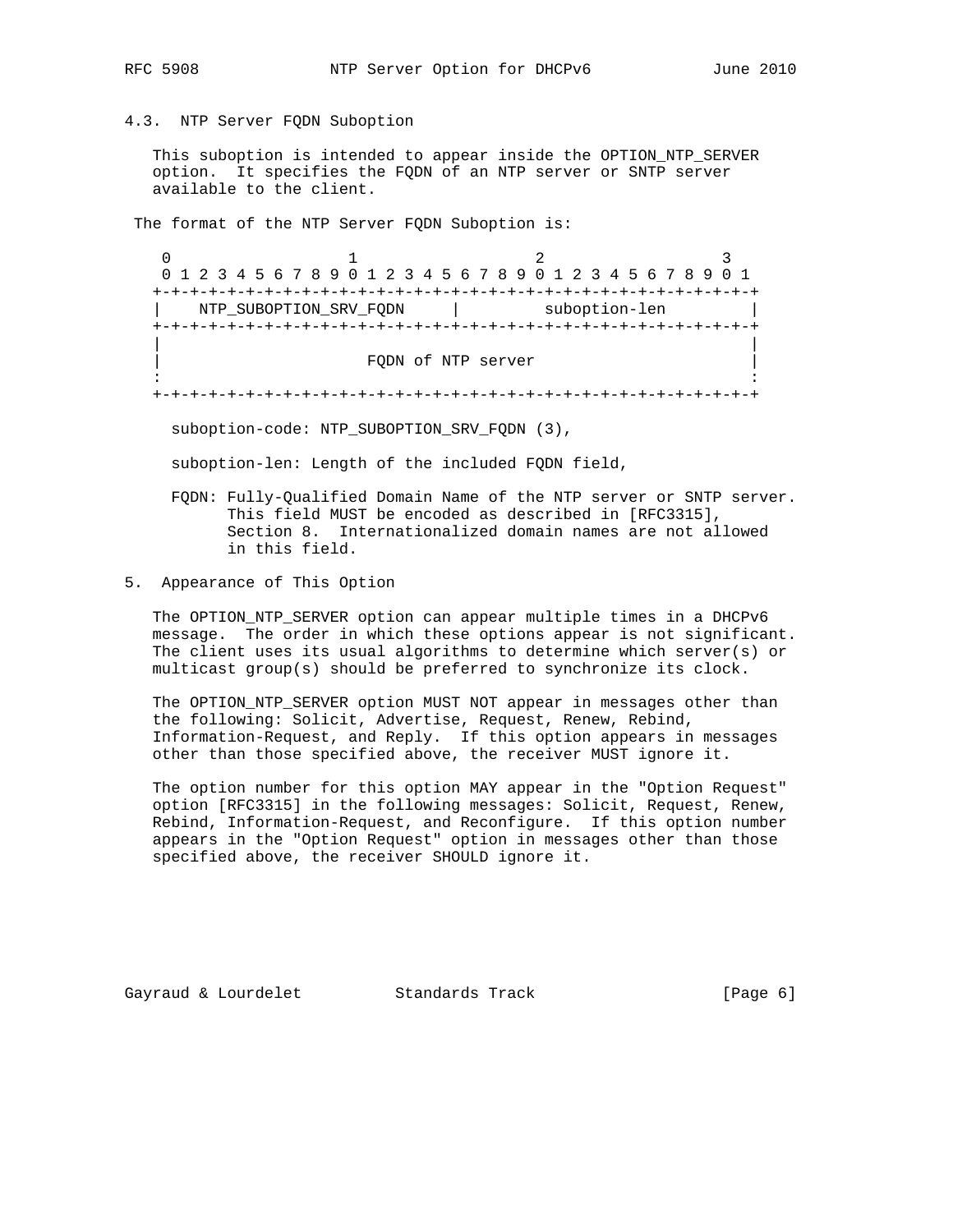## 6. Security Considerations

 This option could be used by an intruder to advertise the address of a malicious NTP server or SNTP server and adversely affect the clock of clients on the network. The consequences of such an attack can be critical, because many security protocols depend on time synchronization to run their algorithms. As an example, an attacker could break connectivity between SEND-enabled nodes [RFC3971], simply by affecting the clock on these nodes.

 To prevent these attacks, it is strongly advisable to secure the use of this option by either:

- using the NTPv4 Autokey public key authentication, as defined in [RFC5906] or,
- using authenticated DHCP as described in [RFC3315], Section 21.

## 7. RFC 4075 Deprecation

 "Simple Network Time Protocol (SNTP) Configuration Option for DHCPv6" [RFC4075] provides some degree of automatic time server configuration for IPv6, as it specifies how to transmit SNTP [RFC4330] server addresses through DHCPv6. However, this approach is not suitable for all NTP deployments. It is not an extensible mechanism and introduces some semantic confusion through the use of the "SNTP" acronym. Additionally, the approach of only offering IPv6 addresses to specify server location does not meet NTP requirements that make use of an FQDN (Fully-Qualified Domain Name) as well. For all the abovementioned reasons, this document makes [RFC4075] deprecated.

8. IANA Considerations

 IANA has assigned 56 as an option code from the "DHCPv6 Options Codes" registry for OPTION\_NTP\_SERVER.

 IANA is required to maintain a new number space of NTP time source suboptions, located in the BOOTP-DHCP Parameters Registry. The initial suboptions are described in Section 4 of this document. IANA assigns future NTP time source suboptions with an "IETF Consensus" policy as described in [RFC5226]. Future proposed suboptions are to be referenced symbolically in the documents that describe them, and shall be assigned numeric codes by IANA when approved for publication as an RFC.

Gayraud & Lourdelet Standards Track [Page 7]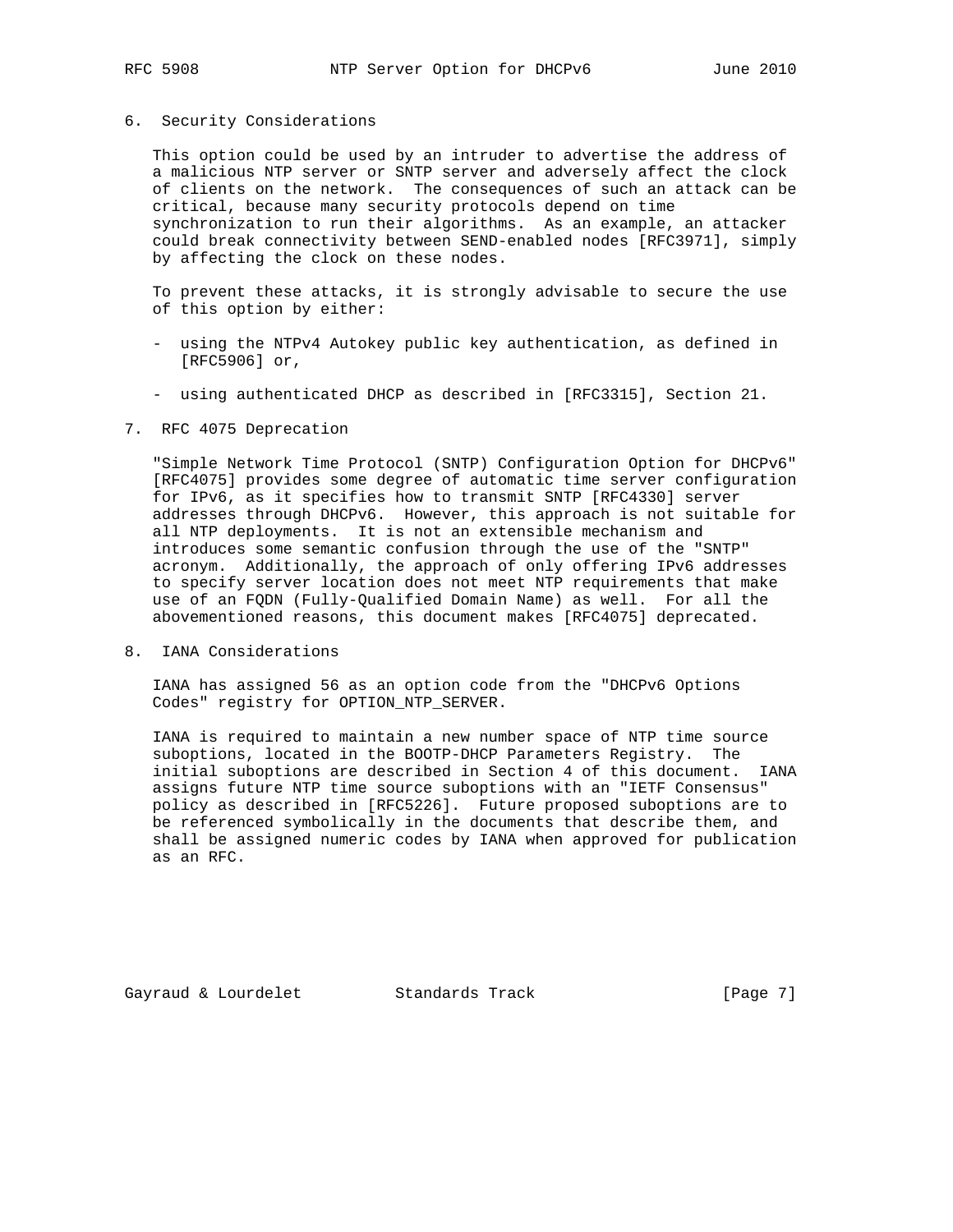## 9. References

- 9.1. Normative References
	- [RFC2119] Bradner, S., "Key words for use in RFCs to Indicate Requirement Levels", BCP 14, RFC 2119, March 1997.
	- [RFC3315] Droms, R., Bound, J., Volz, B., Lemon, T., Perkins, C., and M. Carney, "Dynamic Host Configuration Protocol for IPv6 (DHCPv6)", RFC 3315, July 2003.
	- [RFC5226] Narten, T. and H. Alvestrand, "Guidelines for Writing an IANA Considerations Section in RFCs", BCP 26, RFC 5226, May 2008.
	- [RFC5905] Mills, D., Martin, J., Ed., Burbank, J., and W. Kasch, "Network Time Protocol Version 4: Protocol and Algorithms Specification", RFC 5905, June 2010.
	- [RFC5906] Haberman, B., Ed. and D. Mills, "Network Time Protocol Version 4: Autokey Specification", RFC 5906, June 2010.
- 9.2. Informative References
	- [RFC3971] Arkko, J., Kempf, J., Zill, B., and P. Nikander, "SEcure Neighbor Discovery (SEND)", RFC 3971, March 2005.
	- [RFC4075] Kalusivalingam, V., "Simple Network Time Protocol (SNTP) Configuration Option for DHCPv6", RFC 4075, May 2005.
	- [RFC4330] Mills, D., "Simple Network Time Protocol (SNTP) Version 4 for IPv4, IPv6 and OSI", RFC 4330, January 2006.